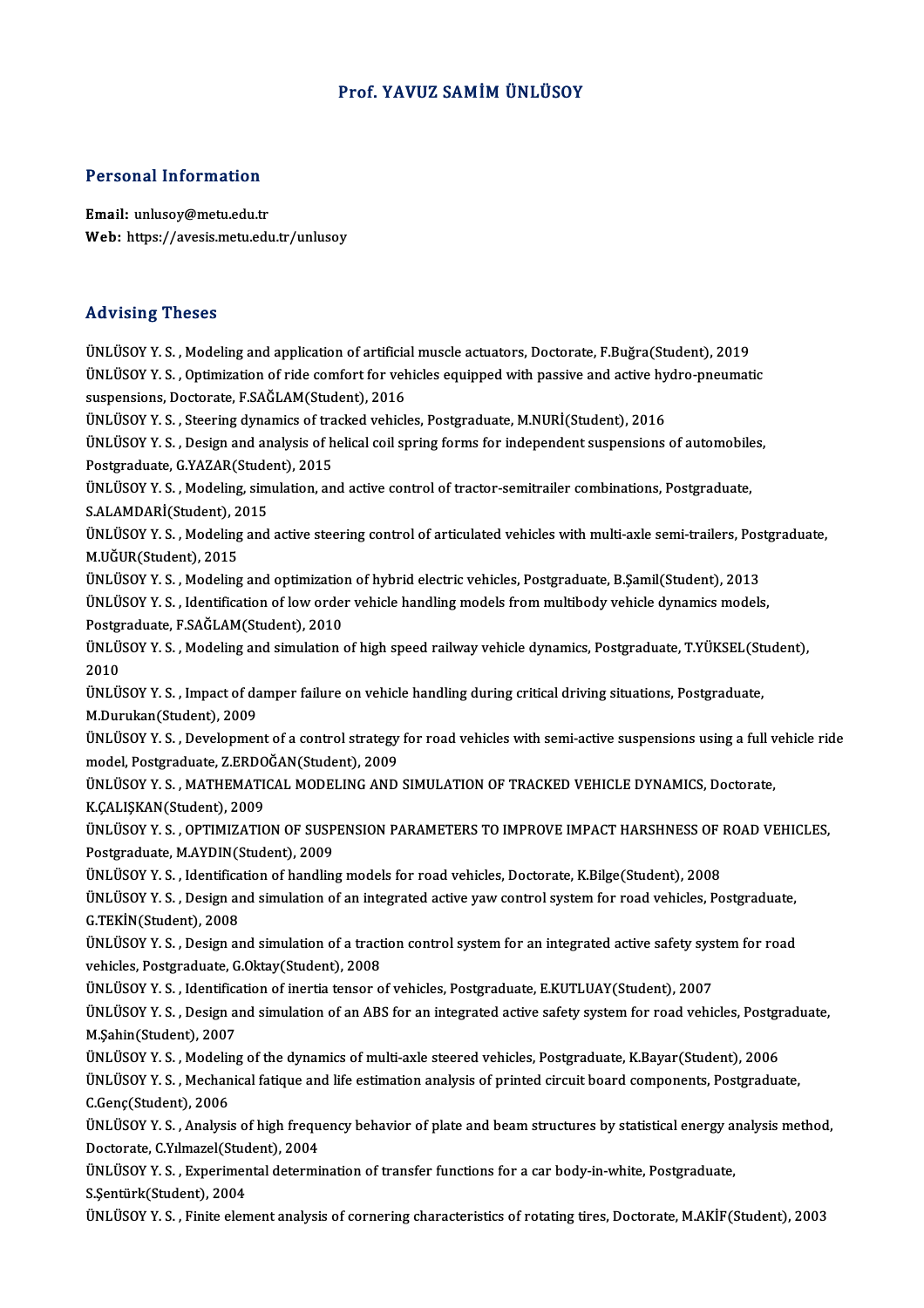ÜNLÜSOY Y. S. , Fuzzy logic control of four-wheel steering system, Postgraduate, E.Özatay(Student), 2003<br>UNLÜSOY Y. S. , Fuzzy logic control of four-wheel steering system, Postgraduate, E.Özatay(Student), 2003 ÜNLÜSOY Y. S. , Fuzzy logic control of four-wheel steering system, Postgraduate, E.Özatay(Student), 2003<br>ÜNLÜSOY Y. S. , Dynamic simulation and performance optimization of a car with continuously variable transmission, UNLUSOY Y. S. , Fuzzy logic control of fo<br>UNLUSOY Y. S. , Dynamic simulation and<br>Postgraduate, S.Güvey(Student), 2003<br>UNLUSOV Y. S., Computer simulation o ÜNLÜSOY Y. S. , Dynamic simulation and performance optimization of a car with continuously variable transmission<br>Postgraduate, S.Güvey(Student), 2003<br>ÜNLÜSOY Y. S. , Computer simulation of dynamic behavior of pneumatic tir

Postgraduate, S.Güvey(Student), 2003<br>ÜNLÜSOY Y. S. , Computer simulation of dynamic behavior of pneumatic tires, Doctorate, E.TÖNÜK(Student), 1998<br>ÜNLÜSOY Y. S. , ÇALIŞKAN M., An integrated FEM/BEM approach to the predicti ÜNLÜSOY Y. S., Computer simulation of dynamic behavior of pneumatic tires, Doctorate, E.TÖNÜK(Student), 1998

# structures, Doctorate, 5.Kopuz(Student), 1995<br>Articles Published in Journals That Entered SCI, SSCI and AHCI Indexes

- rticles Published in Journals That Entered SCI, SSCI and AHCI I<br>I. Steering optimization for multiaxle vehicles with multiaxle steering<br>Name C.B., KUTH HAVE, UNITISOV V.S. I. Steering optimization for multiaxle vehicles with multiaxle steering Yazıcı C.B., KUTLUAY E., ÜNLÜSOY Y.S. Steering optimization for multiaxle vehicles with multiaxle steering<br>Yazıcı C. B. , KUTLUAY E., ÜNLÜSOY Y. S.<br>Journal of Mechanical Science and Technology, vol.35, no.8, pp.3303-3311, 2021 (Journal Indexed in SCI)<br>A new se Yazıcı C. B. , KUTLUAY E., ÜNLÜSOY Y. S.<br>Journal of Mechanical Science and Technology, vol.35, no.8, pp.3303-3311, 2021 (Journal Index<br>II. A new contact & slip model for tracked vehicle transient dynamics on hard ground<br>Or Journal of Mechanical Science and Teo<br>A new contact & slip model for tr<br>Ozdemir M. N. , Kilic V., ÜNLÜSOY Y. S.<br>JOUPNAL OF TERRAMECHANICS vel A new contact & slip model for tracked vehicle transient dynamics on l<br>Ozdemir M. N. , Kilic V., ÜNLÜSOY Y. S.<br>JOURNAL OF TERRAMECHANICS, vol.73, pp.3-23, 2017 (Journal Indexed in SCI)<br>Adaptive ride comfort and ettitude co Ozdemir M. N. , Kilic V., ÜNLÜSOY Y. S.<br>JOURNAL OF TERRAMECHANICS, vol.73, pp.3-23, 2017 (Journal Indexed in SCI)<br>III. Adaptive ride comfort and attitude control of vehicles equipped with active hydro-pneumatic<br>augmention **JOURNAL OF<br>Adaptive rid<br>suspension**<br>Soglam E. ÜN Adaptive ride comfort<br>suspension<br>Saglam F., ÜNLÜSOY Y. S.<br>INTERNATIONAL JOURN. suspension<br>Saglam F., ÜNLÜSOY Y. S.<br>INTERNATIONAL JOURNAL OF VEHICLE DESIGN, vol.71, pp.31-51, 2016 (Journal Indexed in SCI)<br>Ontimization of suspension parameters to improve impact barshpess of road vehicles
- Saglam F., ÜNLÜSOY Y. S.<br>INTERNATIONAL JOURNAL OF VEHICLE DESIGN, vol.71, pp.31-51, 2016 (Journal Indexed in SCI)<br>IV. Optimization of suspension parameters to improve impact harshness of road vehicles<br>Aydin M., ÜNLÜSOY Y. INTERNATIONAL JOURN<br>Optimization of suspe<br>Aydin M., ÜNLÜSOY Y. S.<br>INTERNATIONAL JOURN Optimization of suspension parameters to improve impact harshness of road vehicles<br>Aydin M., ÜNLÜSOY Y. S.<br>INTERNATIONAL JOURNAL OF ADVANCED MANUFACTURING TECHNOLOGY, vol.60, pp.743-754, 2012 (Journal<br>Indeved in SCD. Aydin M., ÜNLÜ:<br>INTERNATIONA<br>Indexed in SCI)<br>Dosian and sit INTERNATIONAL JOURNAL OF ADVANCED MANUFACTURING TECHNOLOGY, vol.60, pp.743-75<br>Indexed in SCI)<br>V. Design and simulation of an integrated active yaw control system for road vehicles<br>Telsin C. UNI USOV V. S.
- Indexed in SCI)<br>Design and simulatio<br>Tekin G., ÜNLÜSOY Y. S.<br>INTERNATIONAL JOURI Design and simulation of an integrated active yaw control system for road vehicles<br>Tekin G., ÜNLÜSOY Y. S.<br>INTERNATIONAL JOURNAL OF VEHICLE DESIGN, vol.52, pp.5-19, 2010 (Journal Indexed in SCI)<br>Design and simulation of an
- Tekin G., ÜNLÜSOY Y. S.<br>INTERNATIONAL JOURNAL OF VEHICLE DESIGN, vol.52, pp.5-19, 2010 (Journal Indexed in SCI)<br>VI. Design and simulation of an ABS for an integrated active safety system for road vehicles<br>Sahin M., ÜNLÜSOY INTERNATIONAL JOURN<br>Design and simulatio:<br>Sahin M., ÜNLÜSOY Y. S.<br>INTERNATIONAL JOURN Design and simulation of an ABS for an integrated active safety system for road vehic<br>Sahin M., ÜNLÜSOY Y. S.<br>INTERNATIONAL JOURNAL OF VEHICLE DESIGN, vol.52, pp.64-81, 2010 (Journal Indexed in SCI)<br>Ontimination of Speed C VI . Optimization of Speed Control Hump Profiles
- INTERNATIONAL JOURNAL OF VI<br>Optimization of Speed Contro<br>BAŞLAMIŞLI S. Ç. , ÜNLÜSOY Y. S.<br>JOURNAL OF TRANSPORTATION Optimization of Speed Control Hump Profiles<br>BAŞLAMIŞLI S. Ç. , ÜNLÜSOY Y. S.<br>JOURNAL OF TRANSPORTATION ENGINEERING, vol.135, no.5, pp.260-269, 2009 (Journal Indexed in SCI)<br>A fuggy logie sontrolled Anti-leek Braking System BAŞLAMIŞLI S. Ç. , ÜNLÜSOY Y. S.<br>JOURNAL OF TRANSPORTATION ENGINEERING, vol.135, no.5, pp.260-269, 2009 (Journal Indexed in SCI)<br>VIII. A fuzzy logic controlled Anti-lock Braking System (ABS) for improved braking perform

**JOURNAL OF TRANSPO**<br>**A fuzzy logic control**<br>directional stability<br>YAZICIOČI U.V. UNI US YAZICIOĞLU Y., ÜNLÜSOY Y. S. directional stability<br>YAZICIOĞLU Y., ÜNLÜSOY Y. S.<br>INTERNATIONAL JOURNAL OF VEHICLE DESIGN, vol.48, pp.299-315, 2008 (Journal Indexed in SCI)<br>Identification of linear bandling models for road vehicles

- IX. Identification of linear handling models for road vehicles<br>ARIKAN K.B., ÜNLÜSOY Y.S., Korkmaz I., Celebi A.O. INTERNATIONAL JOURNAL OF VEHICLE DESIGN, vol.4<br>Identification of linear handling models for roa<br>ARIKAN K. B. , ÜNLÜSOY Y. S. , Korkmaz I., Celebi A. O.<br>VEHICLE SVSTEM DYNAMICS vol.46 no.7 nn.621.641 Identification of linear handling models for road vehicles<br>ARIKAN K. B. , ÜNLÜSOY Y. S. , Korkmaz I., Celebi A. O.<br>VEHICLE SYSTEM DYNAMICS, vol.46, no.7, pp.621-645, 2008 (Journal Indexed in SCI)<br>Steering strategies for mu
- X. Steering strategies for multi-axle vehicles VEHICLE SYSTEM DYNA<br>Steering strategies fo<br>Bayar K., ÜNLÜSOY Y. S.<br>INTERNATIONAL JOURN INTERNATIONAL JOURNALOFHEAVYVEHICLESYSTEMS,vol.15,pp.208-236,2008 (Journal Indexed inSCI) Bayar K., ÜNLÜSOY Y. S.<br>INTERNATIONAL JOURNAL OF HEAVY VEHICLE SYSTEMS, vol.15, pp.208-236, 2008 (Journal Indexed in SCI)<br>XI. Prediction of automobile tire cornering force characteristics by finite element modeling and ana
- INTERNATIONAL JOUR<br>Prediction of autom<br>Tonuk E., Unlusoy Y. S.<br>COMBUTERS & STRUCT Prediction of automobile tire cornering force characteristics by finite element<br>Tonuk E., Unlusoy Y. S.<br>COMPUTERS & STRUCTURES, vol.79, no.13, pp.1219-1232, 2001 (Journal Indexed in SCI)<br>Integrated FEM (PEM approach to the
- Tonuk E., Unlusoy Y. S.<br>COMPUTERS & STRUCTURES, vol.79, no.13, pp.1219-1232, 2001 (Journal Indexed in SCI)<br>XII. Integrated FEM/BEM approach to the dynamic and acoustic analysis of plate structures<br>Konya S. Unlusov Y. Colis COMPUTERS & STRUCTURES, vol<br>Integrated FEM/BEM approa<br>Kopuz S., Unlusoy Y., Caliskan M.<br>ENCINEEPINC ANALYSIS WITH Integrated FEM/BEM approach to the dynamic and acoustic analysis of plate structures<br>Kopuz S., Unlusoy Y., Caliskan M.<br>ENGINEERING ANALYSIS WITH BOUNDARY ELEMENTS, vol.17, no.4, pp.269-277, 1996 (Journal Indexed in SCI)<br>NO

Kopuz S., Unlusoy Y., Caliskan M.<br>ENGINEERING ANALYSIS WITH BOUNDARY ELEMENTS, vol.17, no.4, pp.269-277, 1996 (Journal Indexed in S.<br>XIII. NONLINEAR DYNAMIC-MODEL AND ITS SOLUTION FOR A HIGH-SPEED CAM MECHANISM WITH ENGINEERING ANALYS<br>NONLINEAR DYNAM<br>COULOMB-FRICTION